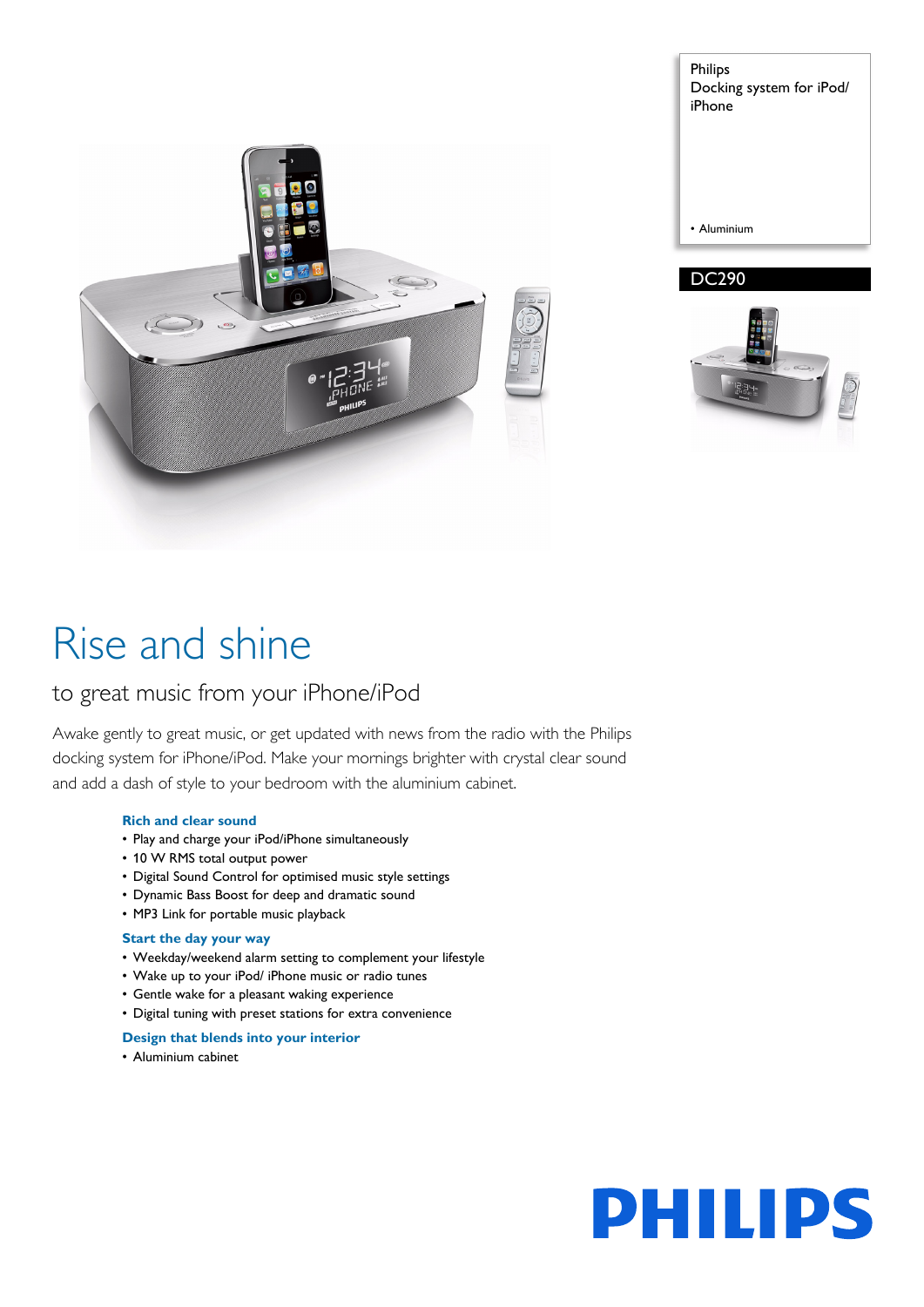# DC290/12

# **Highlights**

# **Weekday/weekend alarm**



Designed with modern day lifestyles in mind, this clock radio has a dual alarm feature, allowing you to set different alarm times for weekdays and weekends or even vary the alarm settings for couples. The alarm settings can be tailored for the same alarm times for the entire week from Monday to Sunday. Or you can set the alarm for an early start on weekdays from Monday to Friday, and lazy lieins for Saturday and Sundays. Whichever you choose, this convenient feature saves you from the hassle of fiddling with different alarm times every single night.

# **Play & charge your iPod/iPhone**



Enjoy your favourite MP3 music while charging your iPod/iPhone! The dock lets you connect your portable device directly to the Docking entertainment system so you can listen to your favourite music in superb sound. It also charges your iPod/iPhone while it plays so you can enjoy your music and not have to worry about your portable player battery running out. The Docking entertainment system automatically charges your portable device while it is docked.

# **Wake up to your iPod/iPhone/radio**

Wake up to your iPod/ iPhone music or radio tunes

**Gentle wake**



Start your day the right way by waking up gently to a gradually increasing alarm volume. Normal alarm sounds with a pre-set volume are either too low to wake you up or are so uncomfortably loud that you are rudely jolted awake. Choose to wake up to your favourite music, radio station or buzzer alarm. Gentle wake's alarm volume gradually increases from subtly low to reasonably high in order to gently rouse you.

### **10 W RMS**



This system has 10 W RMS total output power. RMS refers to Root Mean Square, which is a typical measurement of audio power, or rather, the electrical power transferred from an audio amplifier to a loudspeaker, which is measured in watts. The amount of electrical power delivered to the loudspeaker and its sensitivity determine the sound power that is generated. The higher the wattage, the better the sound power emitted by the speaker.

# **Digital Sound Control**



Digital Sound Control offers you a choice of pre-set Jazz, Rock, Pop and Classical controls you can use to optimise the frequency ranges for different musical styles. Each mode uses graphic equalizing technology to automatically adjust the sound balance and enhance the most important sound frequencies in your chosen music style. Ultimately, Digital Sound Control makes it easy for you get the most out of your music by precisely adjusting the sound balance to match the type of music you are playing.

### **Dynamic Bass Boost**



Dynamic Bass Boost maximises your music enjoyment by emphasising the bass content of the music throughout the range of volume settings - from low to high  $-$  at the touch of a button! Bottom-end bass frequencies usually get lost when the volume is set at a low level. To counteract this, Dynamic Bass Boost can be switched on to boost bass levels, so you can enjoy consistent sound even when you turn down the volume.